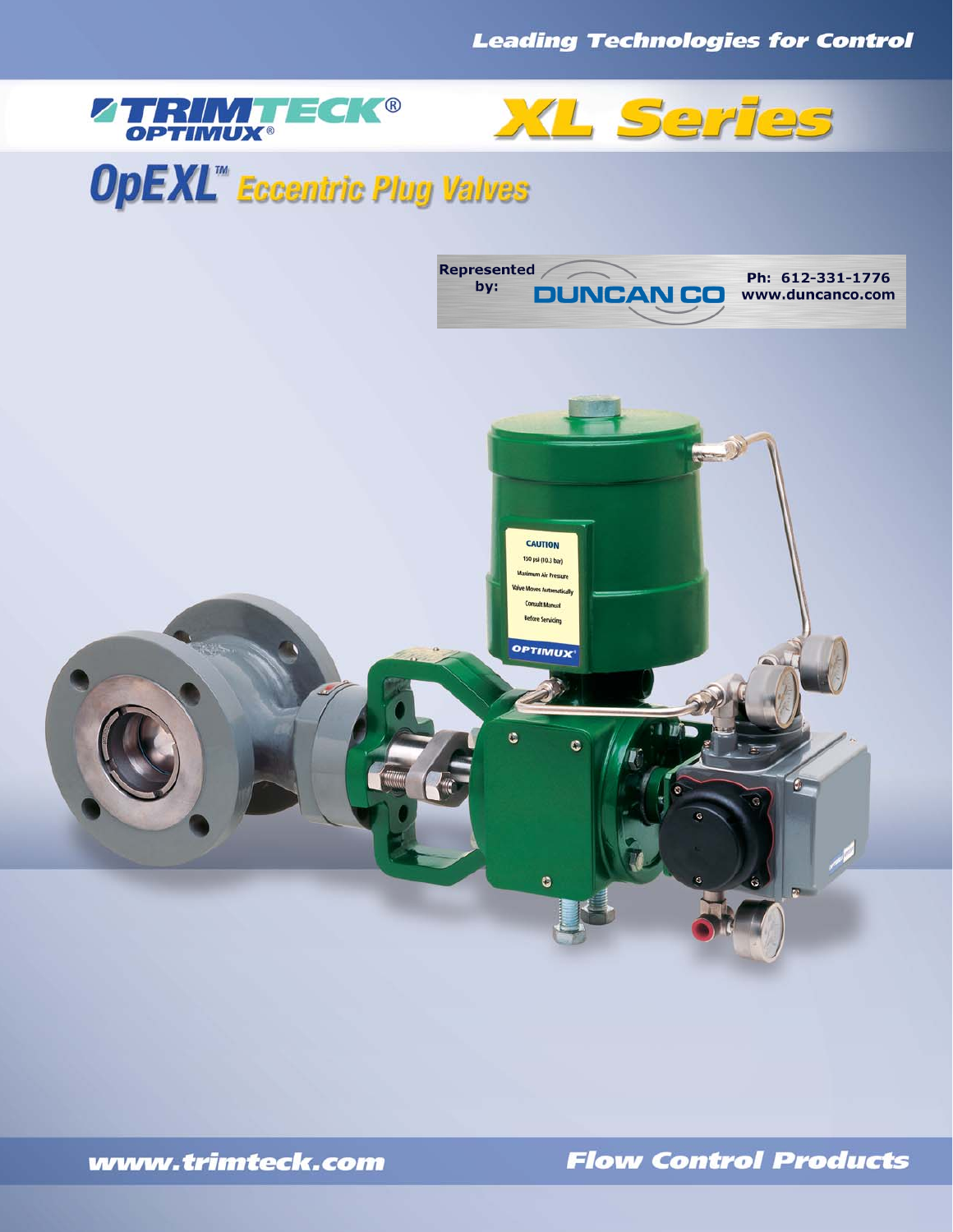

### **Introduction OpEXL Control Valve**

Rotary control valves have become one of the best control valves' choices in the market, mostly due to their capacity to handle large flows, superior rangeability, compact sizes and their shaft sealing design, all these characteristics provide a wide range of process solutions for most of control valves' industrial plant applications.

The **OpEXL** eccentric plug rotary control valve has been designed as a simple but yet robust, lightweight, and more economically-built alternative to our well known Exc Series, eccentric plug rotary valve design.

Our **OpEXL** was designed to comfortably handle differential pressures of up to 725 psi (50 bar), temperature ranges from from -150º F to 752º F ( -100º C to 400º C), in sizes from 1" to 4", and body class ANSI 150-300 or DIN PN 16-40.

The **OpEXL** eccentric plug provides an excellent rangeability 160:1, which is significantly higher than that of globe valves; 50:1 or 20:1 displayed in most butterfly valves. Several reduced trim sizes are also available for each valve size. These trim reductions offer a wider range of C<sub>V</sub> values for every body size selection which enhances optimal sizing alternatives during the engineering application and selection process.



**Figure 1: OpEXL Eccentric Plug Rotary Control Valve**

 $(1)$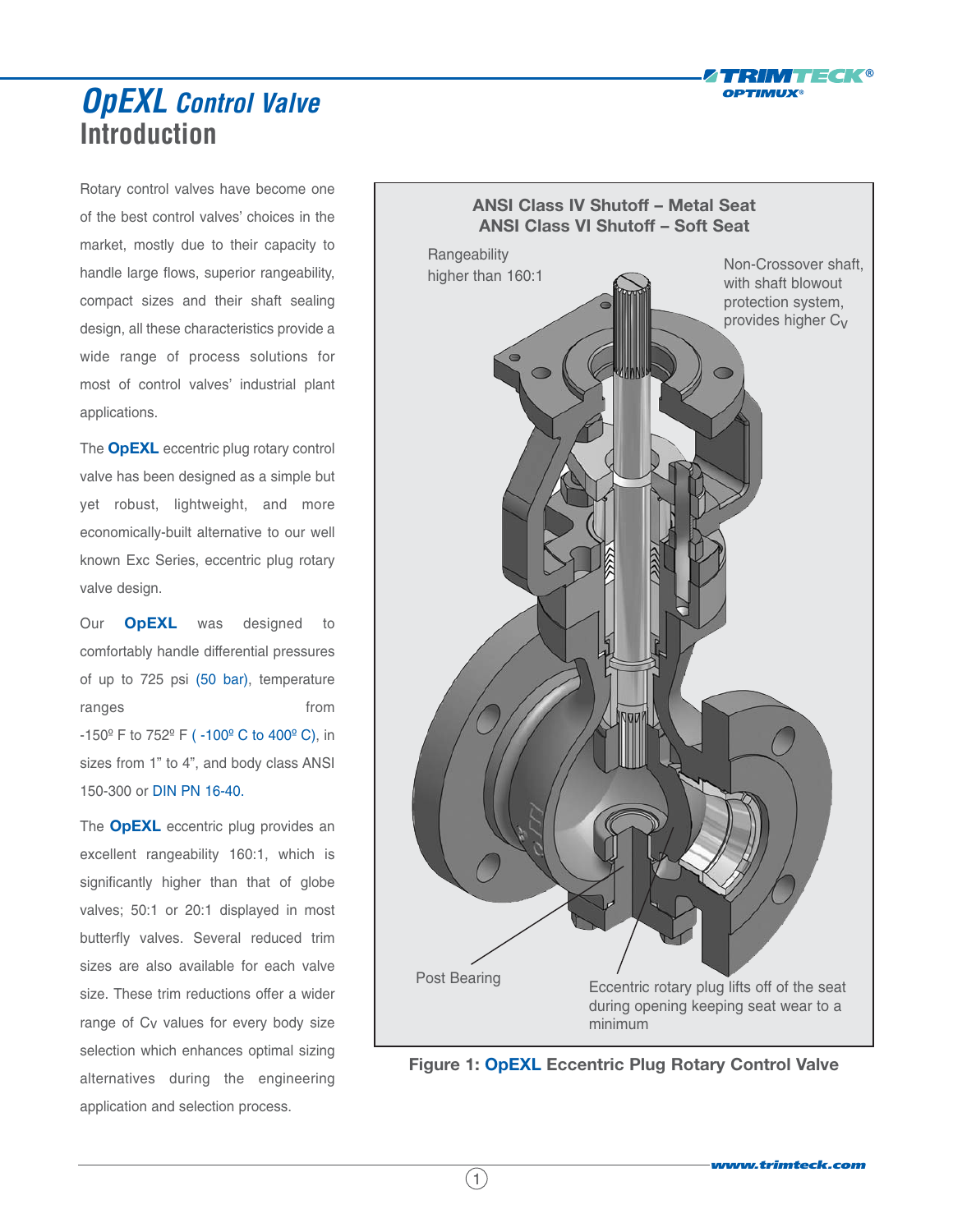## **OpEXL** Construction/Seating





**Figure 2: Valve Open The Contract Contract Property Figure 3: Post Bearing** 

#### **Design Characteristics**

Designed with a rugged and well sized non-cross-over shaft, higher flow capacities can be achieved for every valve size. This superior quality design characteristic eliminates potential damage caused by corrosive and/or heavy slurry processes.

In most conventional rotary control valves the shaft crosses over the valve stream line therefore causing a significant reduction in flow capacity and additionally causing unnecessary wear of the shaft. The **OpEXL** valve configuration assures a higher Cv capacity. While in the open position the streamlined fluid flow is not affected since the plug is kept totally retracted and away from the natural flow of the medium.

When the plug moves to the closed position, and due to its double-eccentricity configuration, the plug slides easily into its seat in such an angle that eliminates any direct metal-to-metal contact with its seat. This unique design characteristic contributes to drastic reductions of seat wear, therefore, less maintenance and service requirements.

As the valve opens and the eccentric plug slides smoothly off the seat, the possibility for the water-hammer effect to occur is greatly reduced, this is mainly due to the "zero breakout torque" characteristics provided by the **OpEXL** eccentric

plug. This "zero-breakout torque" feature also allows for the selection and usage of smaller actuators which translates into less initial costs and life-time-maintenance costs.

Our valve design engineers have combined in one valve excellent features such as a large dimensioned post bearing system (Fig. 3), and a well sized shaft and plug made in hardened 17-4Ph as a standard, which together provide excellent tight shutoff characteristics as well as increased life expectancy of the inner parts of this assembly.

The **OpEXL** displays a large size packing box which complies to EPA\* requirements and a shaft system that complies with ANSI B 16.34 standards, built in such a way as to prevent shaft blowout when the valve is still under pressure. Reduced trim sizes 70%, and 40% are offered to obtain a wide range of flow capacity.

\*EPA = U. S. Environmental Protection Agency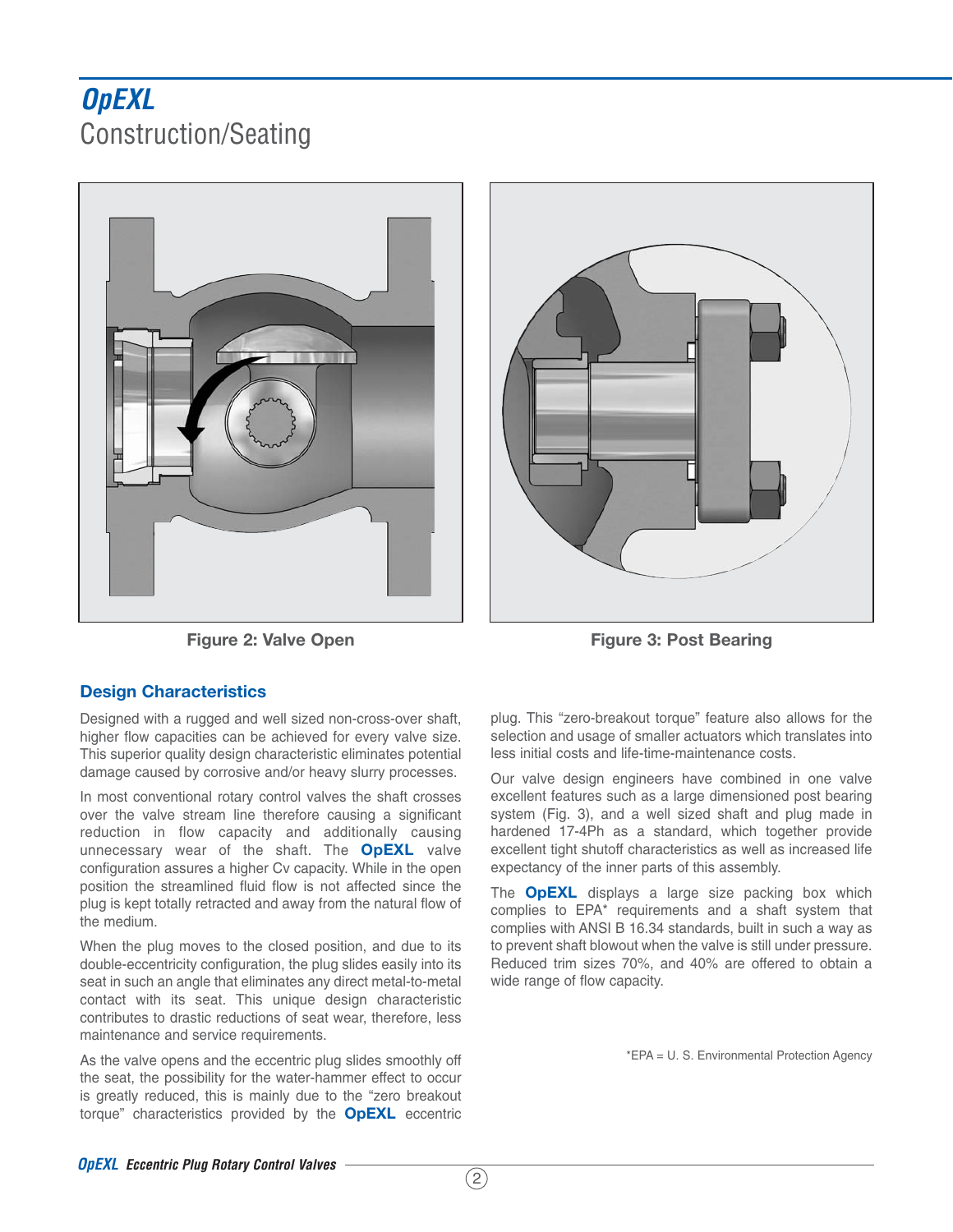

## **OpEXL** Actuators/Positioners

#### **RA Piston Cylinder Actuators**

Optimux's Series RA Piston-Cylinder-Rotary-Actuators are an excellent actuation choice to obtain maximum performance of our **OpEXL** eccentric plug control valves. The Optimux Series RA piston cylinder rotary actuators with fail-safe spring combine high torques with pneumatic stiffness which together deliver excellent throttling characteristics. The Series RA compared to regular spring-diaphragm actuators, are lightweight, compact, efficient and in general, they take a smaller foot-print for installation in pipelines, they are simply, one of the best choices in actuation systems for rotary control valves.

The Series RA piston cylinder actuators are offered as a standard for all of our Rotary valves: Series VB, and Series Dx.

The Optimux Series RA piston cylinder actuator was designed to work with supply pressures of up to 150 psi (10.3 bars), which significantly increases torque capacity. The Series RA performance and reliability in the field has no par, as it has proven life service above one million cycles.



**Figure 4: RA Rotary Actuator**

The pneumatic stiffness achieved by the Series RA assures excellent throttling and control characteristics specially in near closing control positions.

| <b>Type</b>                 | Double-acting piston and<br>cylinder with fail-safe spring                                |
|-----------------------------|-------------------------------------------------------------------------------------------|
| Sizes                       | 25, 50                                                                                    |
| Action                      | Air-to-open<br>Air-to-close<br>Last position<br>Field reversible                          |
| <b>Operating Pressure</b>   | Max 150 psig<br>Max 10,3 bars                                                             |
| <b>Stroking Speed</b>       | $\leq$ 1 second                                                                           |
| *Temperature Range          | $-40^\circ$ to $350^\circ$ F<br>$(-40^{\circ}$ to 175 $^{\circ}$ C)                       |
| <b>Auxiliary Handwheels</b> | Declutchable side-mounted<br>handwheel<br>Lever-gear operated handwheel<br>Lever operator |
| Positioners                 | Digital HPP-3000<br>Digital HPP-3500                                                      |

#### **Table I: Rotary Actuator Specifications**

#### **Table II: Construction Materials**

| Yoke                  | Ductile iron                                   |
|-----------------------|------------------------------------------------|
| <b>Transfer Case</b>  | Anodized aluminum                              |
| Splined Lever Arm     | Nickel-plated ductile iron                     |
| <b>Stem</b>           | UNS S 41600 Stainless Steel                    |
| Bearings              | Filament wound fiberglass with<br>Teflon liner |
| <b>Sliding Seal</b>   | Delrin, aluminum                               |
| <b>Retaining Ring</b> | Cadmium plated steel                           |
| Piston                | Anodized Aluminum                              |
| Cylinder              | Anodized Aluminum                              |
| $O$ -Ring*            | Buna-N (standard)                              |
| Actuator spring       | Coated steel (rust proof)                      |
| Spring button         | Cadmium-plated steel                           |

\* Ambient temperatures higher than 180˚ F (82˚ C) require Viton O-rings. Ambient temperatures below -40˚ F (-40˚C) require fluorosilicone O-rings.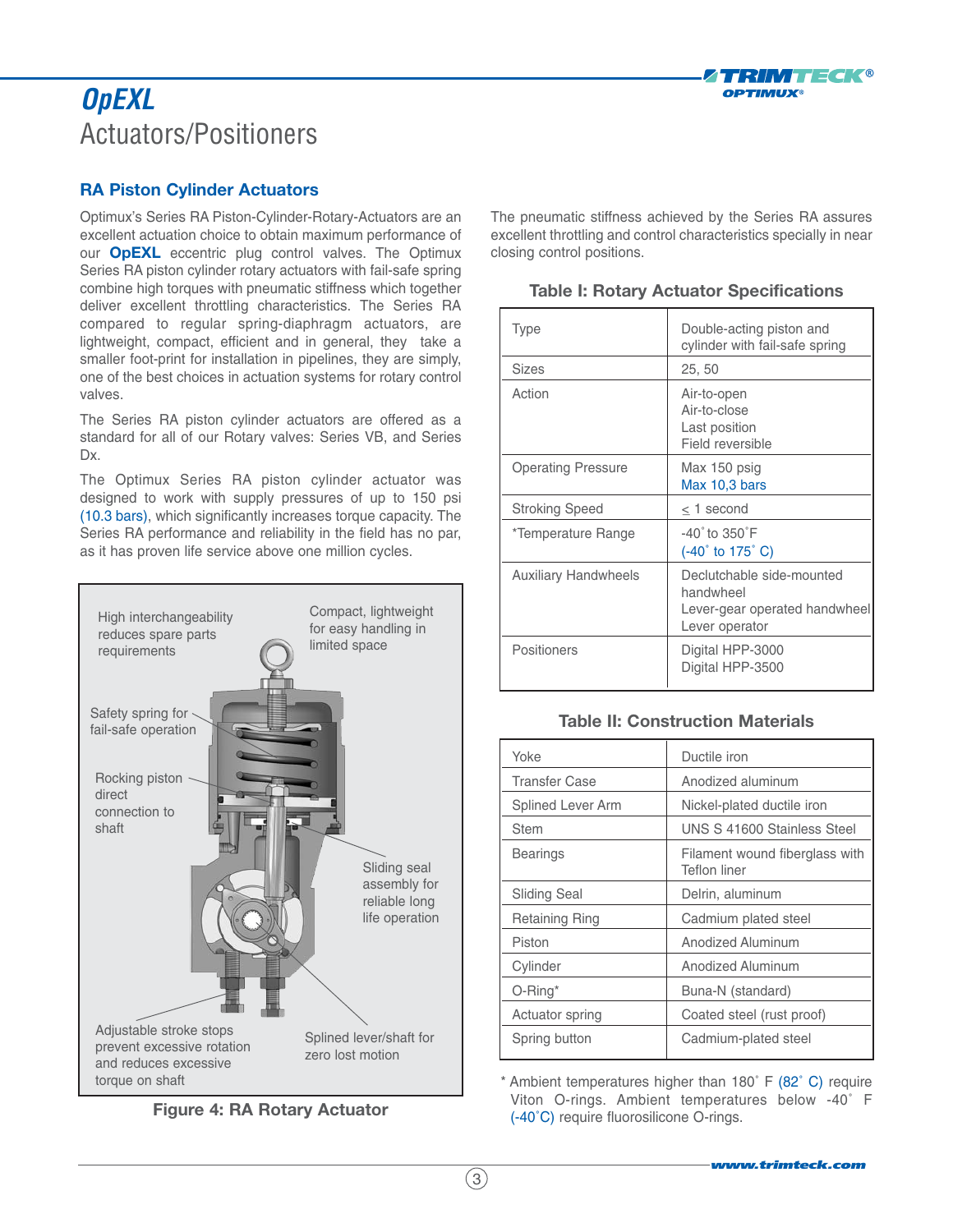## **OpEXL** Rotary Actuators, Features and Characteristics

#### **RPA Rack and Pinion Actuators**

Optimux's Series RPA represent an excellent alternative to our RA Piston-Cylinder Series for rotary valves applications. As with the RA Series the RPA actuators are compact, allow for field reversibility, provide adequate torque for most standard applications and are easy to maintain. RPA actuators are designed for extremely long cycle life when utilized in normal loading applications. The RPA actuators will take service temperatures of -10º to 275º F (-23º to 135º C).

The Series RPA actuators are also offered for all our rotary valves: Series DX and Series VB.

| <b>PSI</b>    | 40    | 60    | 80    | 100    | 120    |
|---------------|-------|-------|-------|--------|--------|
| <b>RPA052</b> | 263   | 395   | 526   | 658    | 789    |
| <b>RPA148</b> | 740   | 1,109 | 1,479 | 1,849  | 2,219  |
| <b>RPA222</b> | 1,109 | 1,664 | 2,218 | 2,773  | 3,327  |
| <b>RPA470</b> | 2.071 | 3,106 | 4.142 | 5,177  | 6,213  |
| <b>RPA900</b> | 4,550 | 6,825 | 9,100 | 11,375 | 13,650 |

#### **Table III: Double Acting Torque Values (in. Lbs)**

\*Other model numbers and torque options are also available

#### **Optimux® HPP4000 Smart Valve Positioners**

Our new HPP4000 brings to the market all the field proven attributes of our former HPP3000 plus all the additional features our users have requested for the past few years: LCD Display, 4-20mA feedback signal, HART® communication protocol and Auxiliary Limit Switches, all of these within our legendary and well proven robust enclosure capable of sustaining the most rigorous industrial plant conditions.

But this is not all, the HPP4000 was designed to accurately position your control valve and to operate it efficiently at the lowest possible air consumption (LPM) bellow 3 LPM @ 100 psi.

#### **Optimux® HPP4500 Smart Valve Positioners**

Our new HPP4500 microprocessor equipped, current-topneumatic digital positioner is a reliable, accurate and robust positioner which offers as a standard many features and technical characteristics traditionally offered as options by other digital positioner's manufacturers.

The HPP4500 offers as a standard, Hart® communication, 4- 20mA Feedback Signal and a LCD display.







**Figure 12: HPP4000 Digital Series**



**Figure 13: HPP4500 Digital Series**

 $(4)$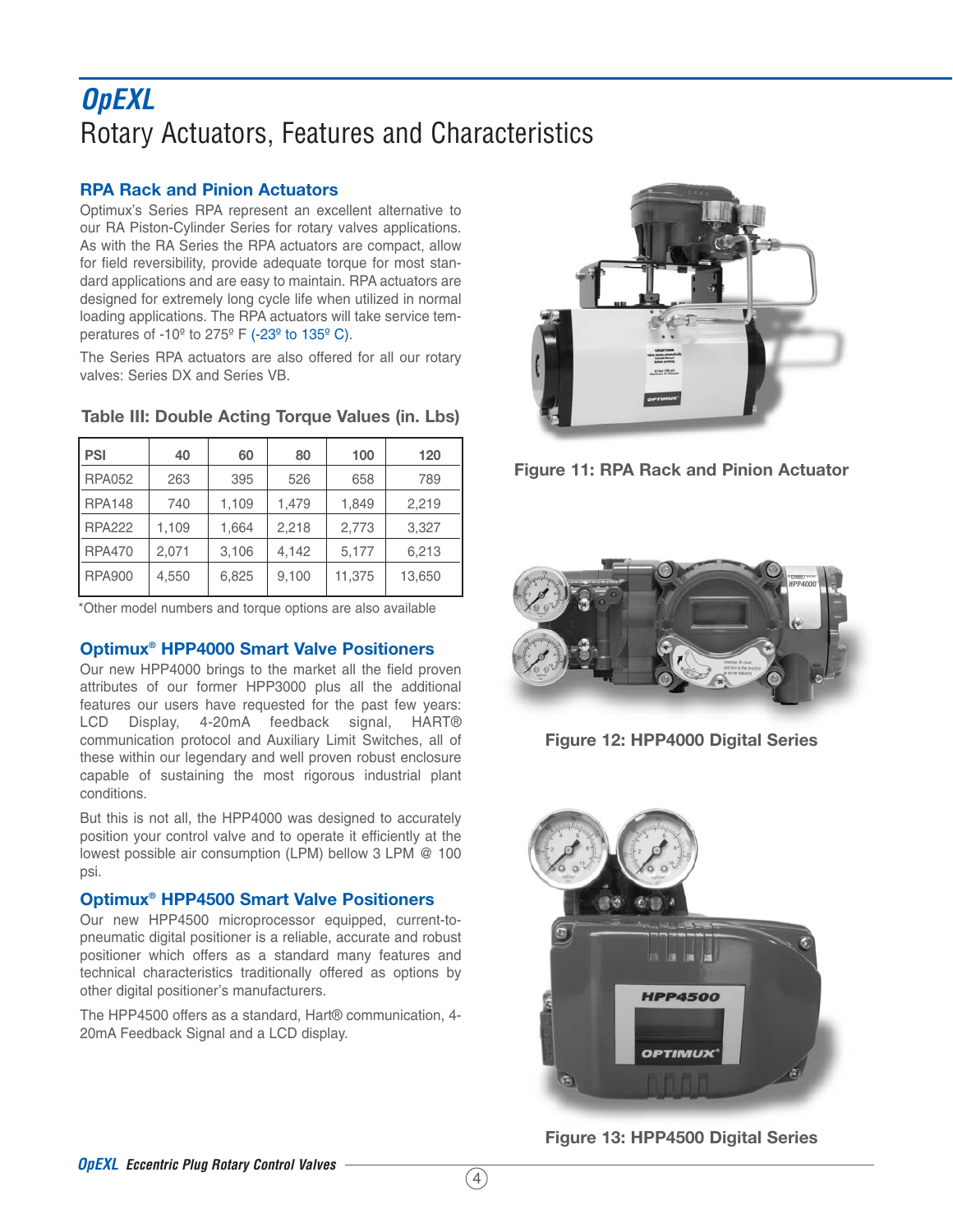### **OpEXL** Construction Materials



#### **Built For High Performance**

Manufactured with a rugged oversized shaft and post bearing, the **OpEXL** rotary control valve prevents damages that may occur on its own shaft.

The rotary plug is manufactured in its standard configuration with 17-4 PH heat hardened stainless steel, however the inner parts assembly can be also constructed in solid Alloy #6 type steel, providing for an excellent tight shutoff and enhancing its use in a wide range of applications such as in flashing conditions, corrosive services, mild cavitation, and steam services as well.

The non-crossover shaft design, a characteristic of the **OpEXL** eccentric plug rotary control valve pervents the line from clogging, assuring an uninterrupted flow passage. When the valve is in the open position, the flow is not diverted to the seat or seat retainer, delivering excellent performance even after several years of operation.

The connection between the plug and the shaft is achieved via a tight and precise splined connection, eliminating the use of keys and/or taper pins which are prone to corrosion and/or wear due to vibration. The rugged, rigid and heavy-duty seat design is excellent for applications where the valve is subjected to high pressure drops.

The typical maintenance cycle of the **OpEXL** exceeds the period of five years and the service life expectation exceeds a period of twenty years.

| Size (inches)             | 1; 1.5; 2; 3; 4<br>DN 25; 40; 50; 80; 100                               |
|---------------------------|-------------------------------------------------------------------------|
| <b>End Connection</b>     | <b>Flanged RF</b>                                                       |
| Finish                    | 125-250 Rc standard                                                     |
| Rating class              | <b>ANSI Class 150-300</b><br><b>DN PN 16-40</b>                         |
| Face-to-face<br>dimension | <b>ISA S75.04</b>                                                       |
| Seat Area                 | Full 100%<br>Reduced 70%<br>Reduced 40%                                 |
| Leakage Class             | ANSI Class IV - metal seat<br>ANSI Clas VI - soft seat                  |
| Operating<br>Temperature  | $-150^\circ$ F to 752 $^\circ$ F<br>$(-100^{\circ}C$ TO $400^{\circ}C)$ |

#### **Table IV: Body Specifications**

After a detailed analysis of the **OpEXL** control valve under the reliability viewpoint, other considerations should be added to its performance such as: it can provide a flow capacity of up to 70% higher when compared to the eccentric plug rotary valves of other manufacturers. The **OpEXL** can be installed in processes handling paper pulp concentration of up to 3% due to its non-crossover shaft design. The valve design permits the valve to withstand a pressure drop of up to 725 psi (50 bars) in the closed position. It also allows the valve to be installed with shaft upstream or downstream. Reduced trim areas of 70% and 40%. Leakage class ANSI Class IV with metal seat and Class VI with soft seat. Shaft blowout protecting system eliminates the risk of personal injury caused by fluid pressure, fires and process interruptions do to accidents. Plug rotation of 90 degrees with the use of a high performance double-acting rotary cylinder piston fail-safe spring actuator.

#### **Table V: Flow Direction**

| <b>Installation</b> | <b>Flow</b>                                           | <b>Application</b>                                           |
|---------------------|-------------------------------------------------------|--------------------------------------------------------------|
| Standard            | Shaft downstream<br>flow into the<br>convex plug face | Clean fluid<br>No cavitation                                 |
| Reversed            | Shaft upstream<br>flow onto the<br>outward plug face  | Fluid with entrained<br>particles, cavitation<br>or flashing |

#### **Table VI: Packing Temperature Limitations**

| <b>Type</b><br>of Material |                | <b>Temperature</b> |
|----------------------------|----------------|--------------------|
|                            | °F             | °С                 |
| "V"-rings - PTFE           | $-150$ to 450  | $-101$ to 232      |
| <b>Braided PTFE</b>        | $-20$ to 500   | $-28$ to $260$     |
| Grafoil                    | $-20$ to $752$ | $-28$ to $400$     |
| PT                         | $-20$ to $450$ | $-28$ to $232$     |
| <b>PTG</b>                 | $-20$ to $450$ | $-28$ to $232$     |
| PTG XT                     | $-20$ to 550   | $-28$ to $288$     |

\*Pressure class versus body material limitations must not be exceeded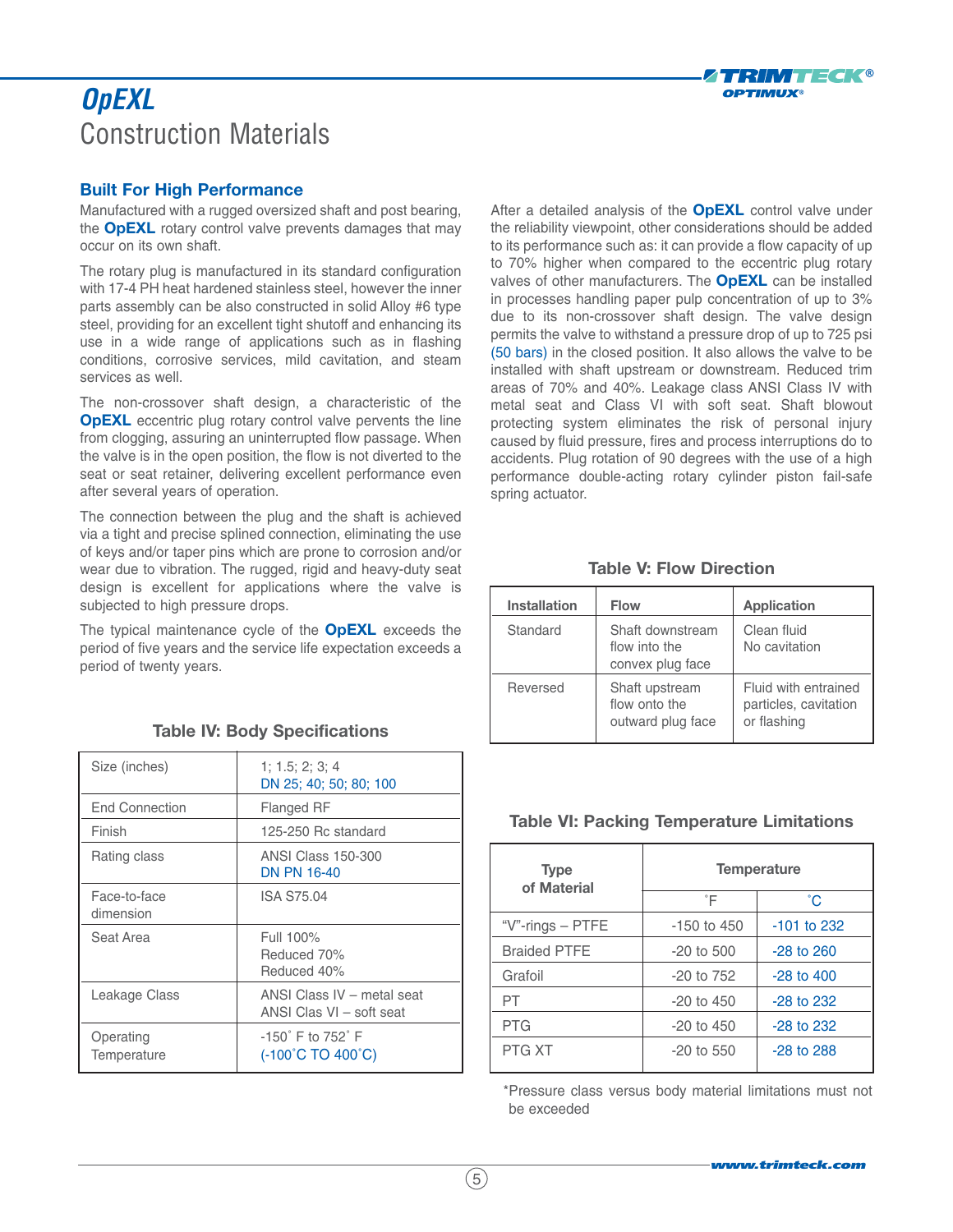| Part                  | <b>Material</b>       | <b>Specifications</b>      |                   |                    |  |  |
|-----------------------|-----------------------|----------------------------|-------------------|--------------------|--|--|
|                       | <b>Classification</b> | <b>ASTM Code (AMS No.)</b> | <b>UNS Code</b>   | <b>Hardness Rc</b> |  |  |
| Body                  | Carbon steel - Cast   | A 216 WCB                  | J 03002           |                    |  |  |
| Plug                  | $17-4PH - Cast$       | A 747, Gr CB7-Cu-1         | J 92180           | 35-38 C            |  |  |
|                       | Alloy #6 $-$ Cast     | AMS 5387                   | R 30006           | 40-42 C            |  |  |
| Shaft                 | $17-4$ PH $-$ Bar     | A 564 Gr 630               | S 17400           | 35 C               |  |  |
| Post                  | $17-4$ PH $-$ Cast    | A 747 Gr CB7-Cu-1          | J 92180           | 35-38 C            |  |  |
| Bearings (shaft/plug) | $440C - Bar$          | A 276                      | S 44004           | 55-60 C            |  |  |
| Seat retainer         | $316 - Cast$          | A 351 Gr CF8M              | J92900            |                    |  |  |
| Metal seat            | $316 - Bar$           | A 479 Gr 316               | S 31600           |                    |  |  |
|                       | $420 - Cast$          | A 743 Gr CA40              | J 91160           | 38-45              |  |  |
|                       | Alloy #6 $-$ Cast     | AMS 5387                   | R 30006           | 40-42 C            |  |  |
| Soft seat             | $316 - Bar / PTFE$    | A 479 Gr 316               | S 31600           |                    |  |  |
| Thrust bearing        | 316 - Bar / 440 Bar   | A 479 Gr 316 / A 276       | S 31600 / S 44004 | 55-60 C            |  |  |
| Gland flange          | $316 - Cast$          | A 351 Gr CF8M              | J 92900           |                    |  |  |
| Packing follower      | $316 - Bar$           | A 479 Gr 316               | S 31600           |                    |  |  |
| Packing spacer        | $316 - Bar$           | A 479 Gr 316               | S 31600           |                    |  |  |

#### **Table VII: Standard Construction Materials Carbon Steel Sub-assembly**

#### **Table VIII: Standard Construction Material Stainless Steel Sub-assembly**

| Part                  | <b>Material</b>         | <b>Specifications</b>      |                   |                    |  |  |
|-----------------------|-------------------------|----------------------------|-------------------|--------------------|--|--|
|                       | <b>Classification</b>   | <b>ASTM Code (AMS No.)</b> | <b>UNS Code</b>   | <b>Hardness Rc</b> |  |  |
| Body                  | $316 - Cast$            | A 351 Gr CF8M              | J 92900           |                    |  |  |
| Plug                  | $17-4$ PH – Cast        | A 747, Gr CB7-Cu-1         | J 92180           | 35-38 C            |  |  |
|                       | Alloy #6 $-$ Cast       | <b>AMS 5387</b>            | R 30006           | 40-42 C            |  |  |
| Shaft                 | 17-4 $PH - Bar$         | A 564 Gr 630               | S 17400           | 35 C               |  |  |
| Post                  | $17-4$ PH $-$ Cast      | A 747 Gr CB7-Cu-1          | J 92180           | 35-38 C            |  |  |
| Bearings (shaft/plug) | Duplex - Cast           | A 890 4A                   | J 92205           | $15 - 25$          |  |  |
| Seat retainer         | $316 - Cast$            | A 351 Gr CF8M              | J92900            |                    |  |  |
| Metal seat            | $316 - Bar / CVD-5B$    | A 479 Gr 316               | S 31600           | 72 C               |  |  |
|                       | Alloy #6 / CVD-5B       | AMS 5387                   | R 30006           | 40-42 C / 72 C     |  |  |
| Soft seat             | $316 - Bar / PTFE$      | A 479 Gr 316               | S 31600           |                    |  |  |
| Thrust bearing        | 316 - Bar / Duplex 2205 | A 479 Gr 316 / A 890       | S 31600 / J 92205 | $16/15 - 25$       |  |  |
| Gland flange          | $316 - Cast$            | A 351 Gr CF8M              | J 92900           |                    |  |  |
| Packing follower      | $316 - Bar$             | A 479 Gr 316               | S 31600           |                    |  |  |
| Packing spacer        | $316 - Bar$             | A 479 Gr 316               | S 31600           |                    |  |  |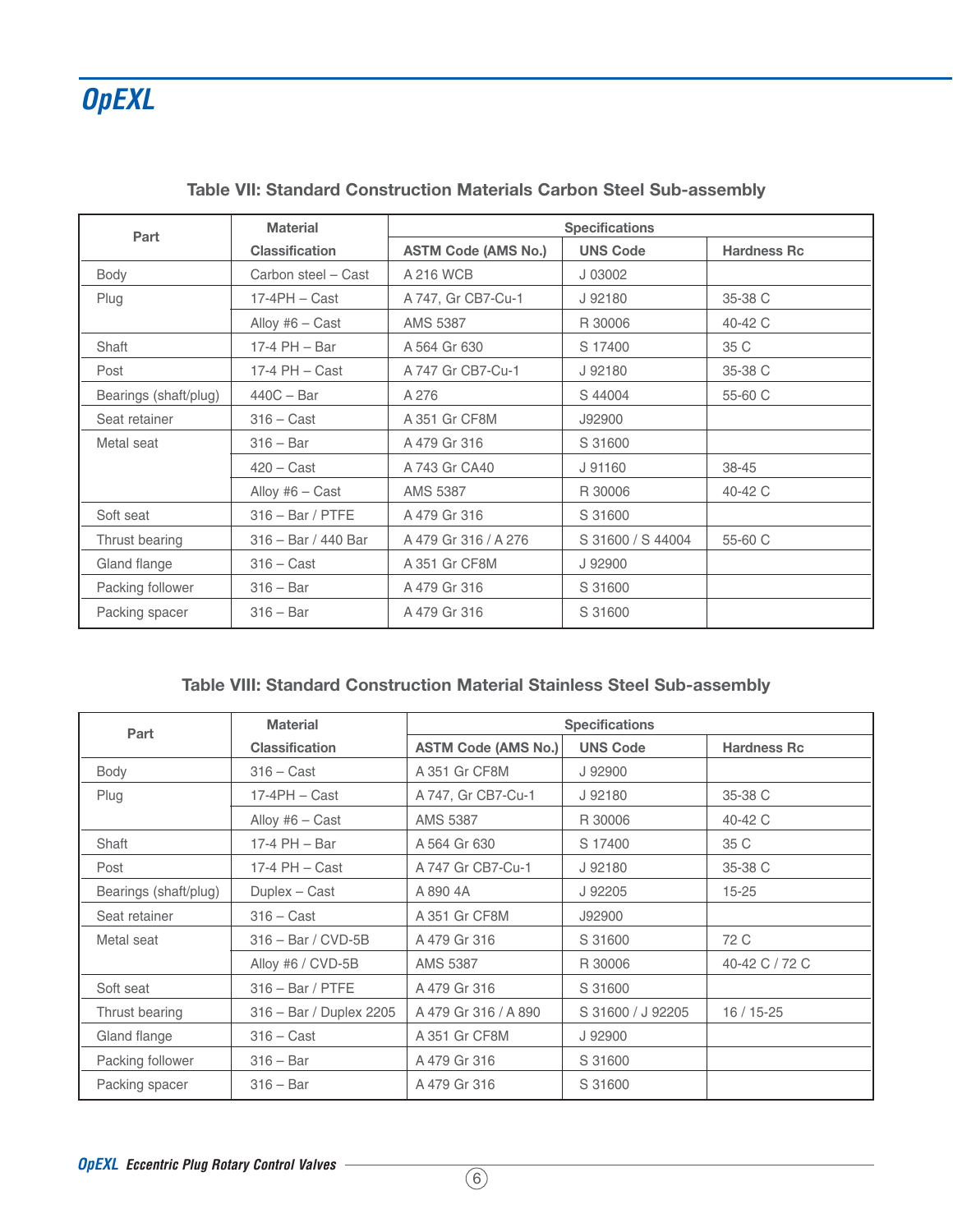#### ZTRIMTECK® **OPTIMUX®**

## **OpEXL** Body Materials

#### **Table IX: Body Pressure and Temperature Limitations (ANSI 16.34)**

| <b>Material</b>            | End                |            | <b>Pressure</b> | <b>Temperature</b> |              |  |
|----------------------------|--------------------|------------|-----------------|--------------------|--------------|--|
|                            | <b>Connections</b> | <b>PSI</b> | <b>Bar</b>      | $\overline{\ }$ F  | $\mathbf{C}$ |  |
| <b>ASTM A-216 Gr. WCB</b>  | <b>ANSI 150#</b>   | 285        | 19,7            | $-20$ to $100$     | -29 to 38    |  |
| <b>Carbon Steel</b>        |                    | 260        | 17,3            | 200                | 93           |  |
|                            |                    | 250        | 17,2            | 300                | 149          |  |
|                            |                    | 245        | 16,9            | 400                | 204          |  |
|                            |                    | 230        | 15,9            | 500                | 260          |  |
|                            |                    | 210        | 14,5            | 600                | 316          |  |
|                            |                    | 205        | 14,1            | 650                | 343          |  |
|                            |                    | 195        | 13,4            | 750                | 399          |  |
|                            |                    | 725        | 50,0            | -20 to 100         | -29 to 38    |  |
|                            | <b>ANSI 300#</b>   | 675        | 46,5            | 200                | 93           |  |
|                            |                    | 655        | 45,2            | 300                | 149          |  |
|                            |                    | 635        | 43,8            | 400                | 204          |  |
|                            |                    | 600        | 41,4            | 500                | 260          |  |
|                            |                    | 545        | 37,6            | 600                | 316          |  |
|                            |                    | 535        | 36,9            | 650                | 343          |  |
|                            |                    | 505        | 34,8            | 750                | 399          |  |
|                            |                    | 275        | 19,0            | -20 to 100         | -29 to 38    |  |
| <b>ASTM A-351 Gr. CF8M</b> | <b>ANSI 150#</b>   | 205        | 14,1            | 200                | 93           |  |
| <b>Stainless Steel</b>     |                    | 185        | 12,8            | 300                | 149          |  |
|                            |                    | 175        | 12,1            | 400                | 204          |  |
|                            |                    | 170        | 11,7            | 500                | 260          |  |
|                            |                    | 165        | 11,4            | 600                | 316          |  |
|                            |                    | 160        | 11,0            | 750                | 399          |  |
|                            |                    | 725        | 50,0            | $-20$ to $100$     | $-29$ to 38  |  |
|                            | <b>ANSI 300#</b>   | 535        | 36,9            | 200                | 93           |  |
|                            |                    | 485        | 33,4            | 300                | 149          |  |
|                            |                    | 455        | 31,4            | 400                | 204          |  |
|                            |                    | 450        | 31,0            | 500                | 260          |  |
|                            |                    | 435        | 3,0             | 600                | 316          |  |
|                            |                    | 430        | 29,7            | 650                | 343          |  |
|                            |                    | 420        | 29,0            | 700                | 371          |  |
|                            |                    | 410        | 28,3            | 750                | 399          |  |

#### **Table X: Maximum Pressure Drop\***

| <b>Size</b>   | <b>Nominal Valve</b> | <b>Shaft</b><br><b>Diameter</b> |    | <b>Seat Diameter</b><br>(Full Area Trim) |       | 90 Degrees Rotation<br>(Bidirectional FLow) | <b>Maximum Pressure Drop*</b> |
|---------------|----------------------|---------------------------------|----|------------------------------------------|-------|---------------------------------------------|-------------------------------|
| <b>Inches</b> | <b>DIN</b>           | Inch                            | mm | <b>Inch</b>                              | mm    | <b>PSI</b>                                  | <b>Bar</b>                    |
|               | <b>DN 25</b>         | 0.44                            | 11 | .70                                      | 17,98 | 725                                         | 50                            |
| 1.5           | <b>DN 40</b>         | 0.62                            | 16 | 1.1                                      | 27,98 | 725                                         | 50                            |
|               | <b>DN 50</b>         | 0.62                            | 16 | 1.36                                     | 34,75 | 725                                         | 50                            |
| 3             | <b>DN 80</b>         | 0.90                            | 23 | 2.35                                     | 59,92 | 725                                         | 50                            |
|               | <b>DN 100</b>        | 0.90                            | 23 | 3.03                                     | 76,95 | 725                                         | 50                            |

\*The maximum allowable pressure drop is based upon shaft mechanical resistance, however, it is limited to the pressure class. Standard limitations according to the pressure class should not be exceeded.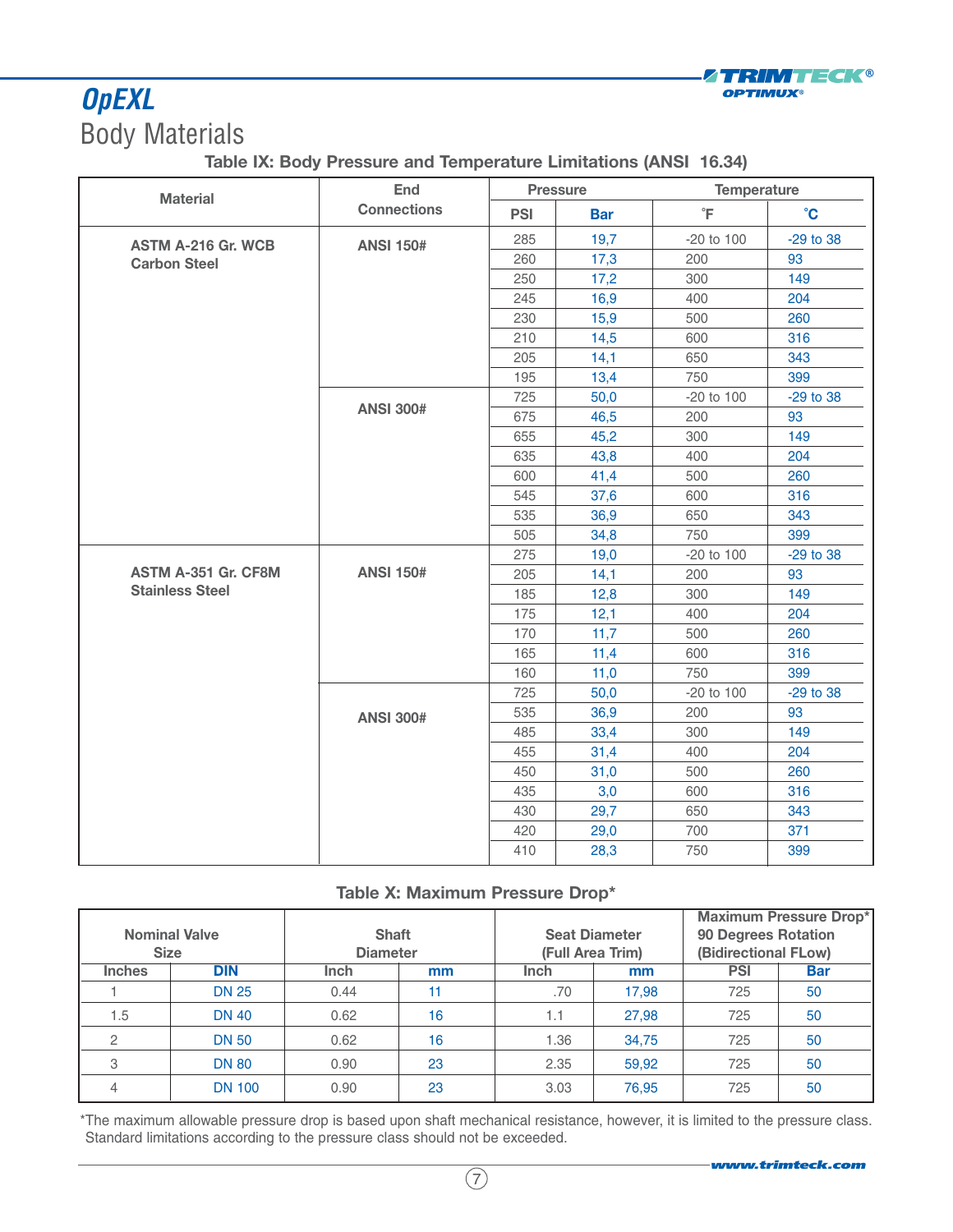## **OpEXL Packings**

The **OpEXL** rotary valve is built with a large packing box which gives a longer service life to the packing assembly. The **OpEXL** Packing box design allows for the use of a large number of packing system options, and fully complies with the most demanding fugitive emission control regulations in modern industrial processes.

#### **Standard Packing**

The **OpEXL** standard packing set is composed by PTFE "V" rings, Figures 8A and 8B. The PTFE "V" rings are the most used packing system since their introduction, providing exceptional tight sealing. They provide a very low friction coefficient, good mechanical resistance and excellent resistance to corrosion. The PTFE "V" rings are the most common application choice for gasketing material.

The PTFE "V" rings are used within temperature ranges of - 150º to 450°F (-101 to 232° C). High Temperature Packing The **OpEXL** formed packing rings, Figures 9A and 9B, is an alternative choice whenever the operating temperature exceeds that determined for the use of PTFE "V" rings. The materials employed in the formed packing rings of the **OpEXL** are braided PTFE for use in temperatures up to 500°F (260°C) and Grafoil for use in temperatures up to 752°F (400°C). The Grafoil formed packing rings are an excellent choice whenever packing is subjected to high operating temperatures, however it should be noted that the demand of high forces required to achieve a tight sealing results in a significant friction increase forces as the valve plug turns.

#### **Special Packing**

The PT type packing set, Figure 10A, is composed by a set of "V" type rings under compression by an assembly of disc springs that result in a "live-loading" effect. This system achieves a sealing level of below 500 ppm. The PT type packing combines the superior virgin PTFE "V" rings quality with the PTFE "V" rings combined with carbon filament wound. The PTG type packing, Fig. 10B, is composed of an advanced packing set that is capable of keeping a sealing rate very below 500 ppm (at a 10 ppm step rate). The PTG packing set is composed by the combination of PTFE "V" rings with carbon filament wound and Kalrez® "V" rings, an advanced material that provides a superior performance to the packing set. For temperatures higher than 450°F (232° C) the PTG XT packing set is employed. This type of packing utilizes Zymax® rings instead the PTFE/carbon rings.



**Figure 8A: Standard Packing: "V" rings Figure 8B: Double Packing: "V" rings**



**Figure 9A: Packing: Formed Rings Figure 9B: Double Packing: Formed Rings**



**Figure 10A: PT Packing Set Figure 10B: PTG Packing Set**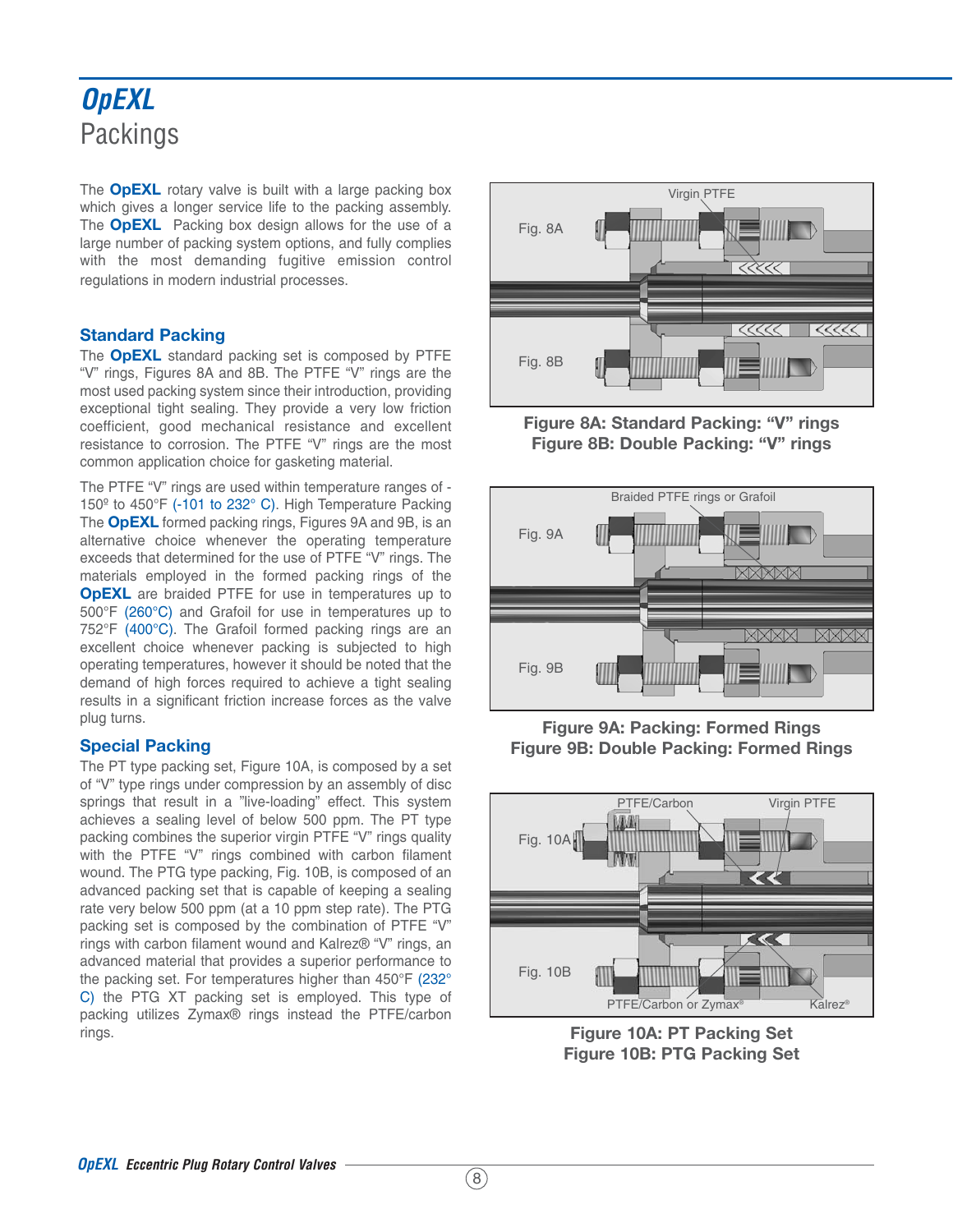

## **OpEXL** Specifications/Selection

|                                |            | Air             | <b>Actuator Size</b> |            |                  |            |            |            |                  |            |            |            |            |            |
|--------------------------------|------------|-----------------|----------------------|------------|------------------|------------|------------|------------|------------------|------------|------------|------------|------------|------------|
| <b>Valve</b><br><b>Nominal</b> |            | <b>Supply</b>   |                      | 25         |                  |            |            |            |                  |            |            | 50         |            |            |
| <b>Size</b>                    |            | <b>Pressure</b> |                      |            | <b>Trim Area</b> |            |            |            | <b>Trim Area</b> |            |            |            |            |            |
| (Inches)                       |            |                 |                      | 100%       |                  | 70%        |            | 40%        |                  | 100%       |            | 70%        | 40%        |            |
|                                | <b>PSI</b> | <b>Bar</b>      | <b>PSI</b>           | <b>Bar</b> | <b>PSI</b>       | <b>Bar</b> | <b>PSI</b> | <b>Bar</b> | <b>PSI</b>       | <b>Bar</b> | <b>PSI</b> | <b>Bar</b> | <b>PSI</b> | <b>Bar</b> |
| 1                              | 40         | 2,7             | 725                  | 50,0       | 725              | 50,0       | 725        | 50,0       |                  |            |            |            |            |            |
|                                | 60         | 4,1             | 725                  | 50,0       | 725              | 50,0       | 725        | 50,0       |                  |            |            |            |            |            |
|                                | 80         | 5,5             | 725                  | 50,0       | 725              | 50,0       | 725        | 50,0       |                  |            |            |            |            |            |
|                                | 100        | 6,9             | 725                  | 50,0       | 725              | 50,0       | 725        | 50,0       |                  |            |            |            |            |            |
|                                | 150        | 10,3            | 725                  | 50,0       | 725              | 50,0       | 725        | 50,0       |                  |            |            |            |            |            |
|                                | 40         | 2,7             | 725                  | 50,0       | 725              | 50,0       | 725        | 50,0       |                  |            |            |            |            |            |
| 1.5 & 2                        | 60         | 4,1             | 725                  | 50,0       | 725              | 50,0       | 725        | 50,0       |                  |            |            |            |            |            |
|                                | 80         | 5,5             | 725                  | 50,0       | 725              | 50,0       | 725        | 50,0       |                  |            |            |            |            |            |
|                                | 100        | 6,9             | 725                  | 50,0       | 725              | 50,0       | 725        | 50,0       |                  |            |            |            |            |            |
|                                | 150        | 10,3            | 725                  | 50,0       | 725              | 50,0       | 725        | 50,0       |                  |            |            |            |            |            |
| 3                              | 40         | 2,7             | 350                  | 24,1       | 500              | 34,5       | 690        | 47,6       | 685              | 47,2       | 725        | 50,0       | 725        | 50,0       |
|                                | 60         | 4,1             | 500                  | 34,5       | 650              | 44,8       | 725        | 50,0       | 725              | 50,0       | 725        | 50,0       | 725        | 50,0       |
|                                | 80         | 5,5             | 620                  | 42,7       | 725              | 50,0       | 725        | 50,0       | 725              | 50,0       | 725        | 50,0       | 725        | 50,0       |
|                                | 100        | 6,9             | 725                  | 50,0       | 725              | 50,0       | 725        | 50,0       | 725              | 50,0       | 725        | 50,0       | 725        | 50,0       |
|                                | 150        | 10,3            | 725                  | 50,0       | 725              | 50,0       | 725        | 50,0       | 725              | 50,0       | 725        | 50,0       | 725        | 50,0       |
| $\overline{\mathbf{4}}$        | 40         | 2,7             | 210                  | 14,5       | 295              | 20,3       | 410        | 28,3       | 400              | 27,6       | 580        | 40,0       | 725        | 50,0       |
|                                | 60         | 4,1             | 300                  | 20,7       | 415              | 28,6       | 580        | 40,0       | 580              | 40,0       | 725        | 50,0       | 725        | 50,0       |
|                                | 80         | 5,5             | 375                  | 25,8       | 530              | 36,5       | 725        | 50,0       | 725              | 50,0       | 725        | 50,0       | 725        | 50,0       |
|                                | 100        | 6,9             | 445                  | 30,7       | 625              | 43,1       | 725        | 50,0       | 725              | 50,0       | 725        | 50,0       | 725        | 50,0       |
|                                | 150        | 10,3            | 530                  | 36,5       | 725              | 50,0       | 725        | 50,0       | 725              | 50,0       | 725        | 50,0       | 725        | 50,0       |

#### **Table XI: Maximum Allowable Pressure Actuator versus Supply Pressure (PSI/Bar)**

Note: The pressure limitations should be limited to the body and flanges pressure class.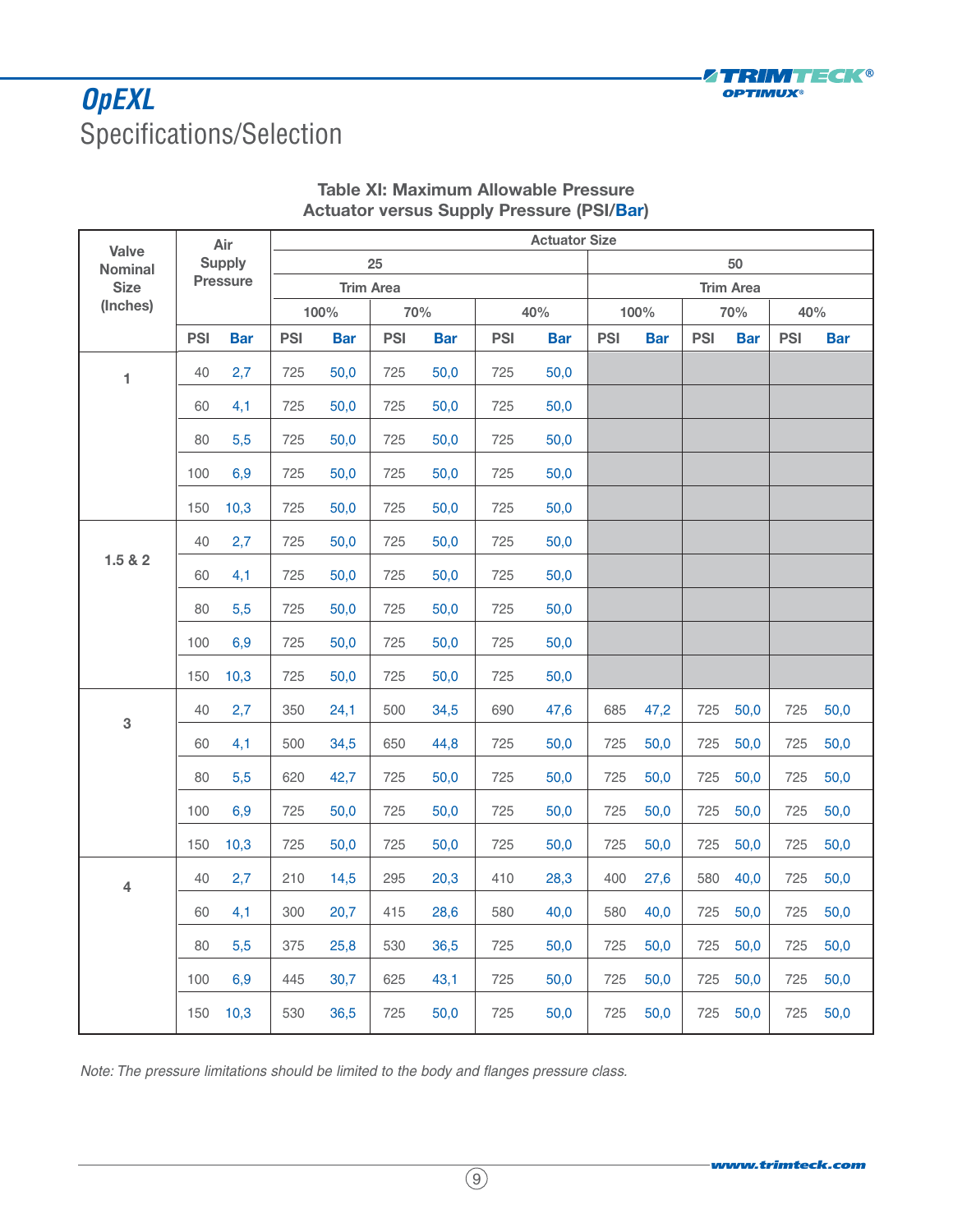#### **Table XII: Seat Maximum Pressure Drop**

| Type of Seat      | <b>Process</b>  |            | <b>Open Position Closed Position</b> |            |            |
|-------------------|-----------------|------------|--------------------------------------|------------|------------|
|                   | <b>Medium</b>   | <b>PSI</b> | <b>Bar</b>                           | <b>PSI</b> | <b>Bar</b> |
| <b>Metal Seal</b> | Liquids, Vapors | 363        | 24.7                                 | 725        | 50,0       |
| <b>Metal Seal</b> | Gases           | 725        | 49.3                                 | 725        | 50,0       |
| Soft Seal         | Liquids, Vapors | 145        | 9.8                                  | 725        | 50,0       |
| Soft Seal         | Gases           | 290        | 19.7                                 | 725        | 50,0       |

Note: Pressure limitations should be limited to body and flange pressure classes.

#### **Table XIII: Yoke Gasket/Post Bearing Maximum Pressure/Temperature**

| Gasket          | <b>Pressure</b> |            | <b>Temperature</b> |            |
|-----------------|-----------------|------------|--------------------|------------|
| <b>Material</b> | <b>PSI</b>      | <b>Bar</b> | <b>PSI</b>         | <b>Bar</b> |
| <b>PTFE</b>     | 725             | 50         | 350                | 186        |
| 316 SS/Grafoil  | 725             | 50         | 752                | 400        |

#### **Table XIV: Trim Material**

#### **Body Sub-assembly Carbon Steel**

| Plug     | Seat                | <b>Bearings</b>      | <b>Shaft</b> | <b>Post Bearing</b> |
|----------|---------------------|----------------------|--------------|---------------------|
| 17-4 PH  | 316 Stainless steel | 440C Stainless steel | 17-4 PH      | 17-4 PH             |
| 17-4 PH  | 420 Stainless steel | 440C Stainless steel | 17-4 PH      | 17-4 PH             |
| Alloy #6 | Alloy #6            | 440C Stainless steel | 17-4 PH      | 17-4 PH             |

#### **Body Sub-assembly Carbon Steel – NACE**

| Plug     | Seat                | <b>Bearings</b> | <b>Shaft</b> | <b>Post Bearing</b> |
|----------|---------------------|-----------------|--------------|---------------------|
| Alloy #6 | 316 Stainless steel | Duplex 2205     | A 453 Gr 660 | A 453 Gr 660        |
| Alloy #6 | Allov #6            | Duplex 2205     | A 453 Gr 660 | A 453 Gr 660        |

#### **Body Sub-assembly Stainless Steel**

| Plug     | Seat                | <b>Bearings</b> | <b>Shaft</b> | <b>Post Bearing</b> |
|----------|---------------------|-----------------|--------------|---------------------|
| 17-4 PH  | 316 Stainless steel | Duplex 2205     | 17-4 PH      | 17-4 PH             |
| Alloy #6 | Allov #6            | Duplex 2205     | 17-4 PH      | 17-4 PH             |

#### **Body Sub-assembly Stainless Steel – NACE**

| Plug     | Seat                | <b>Bearings</b> | <b>Shaft</b> | <b>Post Bearing</b> |
|----------|---------------------|-----------------|--------------|---------------------|
| Alloy #6 | 316 Stainless steel | Duplex 2205     | A 453 Gr 660 | A 453 Gr 660        |
| Alloy #6 | Allov #6            | Duplex 2205     | A 453 Gr 660 | A 453 Gr 660        |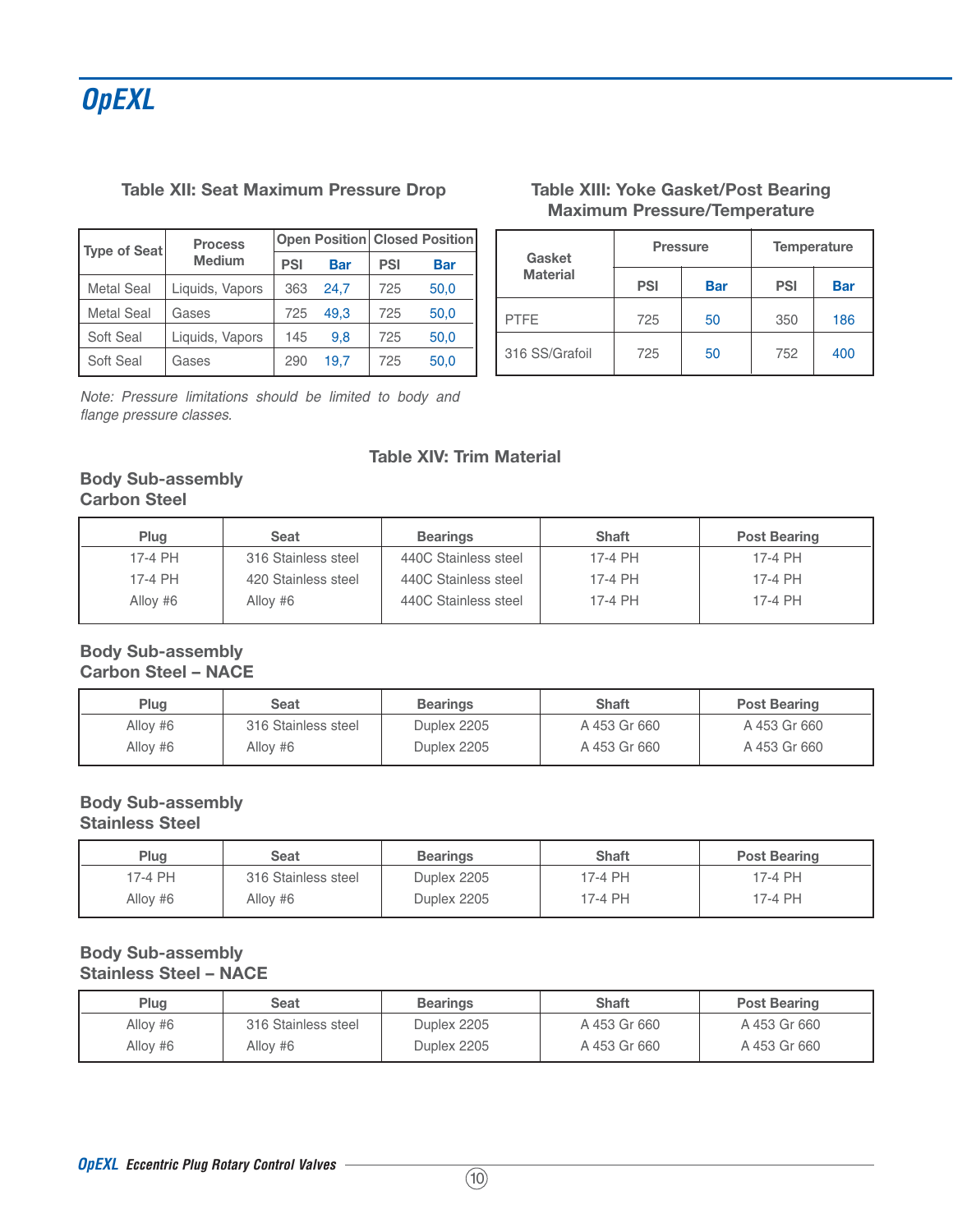

| <b>Fluid</b>                                | Plug     | <b>Seat</b> | <b>Bearings</b>   | <b>Flow Direction</b> |
|---------------------------------------------|----------|-------------|-------------------|-----------------------|
| Industrial Air and Liquids*                 | 17-4 PH  | AISI 316    | 440C; Duplex 2205 | Shaft downstream      |
| Liquid Hidrocarbon                          | 17-4 PH  | AISI 316    | 440C; Duplex 2205 | Shaft downstream      |
|                                             | Alloy #6 | Alloy #6    | 440C; Duplex 2205 | Shaft downstream      |
| <b>Clean Gases</b>                          | 17-4 PH  | AISI 316    | 440C; Duplex 2205 | Shaft downstream      |
| Clean Liquids                               | 17-4 PH  | AISI 316    | 440C; Duplex 2205 | Shaft upstream        |
| Clean Liquids w/Cavitation or Flashing      | Alloy #6 | Alloy #6    | 440C; Duplex 2205 | Shaft upstream        |
| Liquids not clean, Slurry or Abrasive       | Alloy #6 | Alloy #6    | 440C; Duplex 2205 | Shaft upstream        |
| Liquids not clean, w/Cavitation or Flashing | Alloy #6 | Alloy #6    | 440C; Duplex 2205 | Shaft upstream        |
| Non-corrosive Chemical Products             | 17-4 PH  | AISI 316    | 440C              | Shaft downstream      |
| <b>Corrosive Chemical Products</b>          | Alloy #6 | AISI 316    | Duplex 2205       | Shaft downstream      |
|                                             | Alloy #6 | Alloy #6    | Duplex 2205       | Shaft upstream        |
| Water Stream - 150 PSI                      | 17-4 PH  | AISI 420    | 440C              | Shaft downstream      |
| Water Stream - 300 PSI                      | Alloy #6 | Alloy #6    | 440C              | Shaft downstream      |

#### **Table XV: Recommended Application**

 $*$  Except O<sub>2</sub>



**Figure 11: Pressure Recovery Factor, FL: OpEXL Eccentric Plug Rotary Control Valve**

#### **Piping Size Effect on Valve C<sub>V</sub> Coeficient**

The nominal Cv values indicated on the Tables XVI and XVII are considered for a line size valve installation, where inlet/outlet pipe and valve sizes are the same. When the valve is concentrically installed in pipelines with higher nominal sizes, the Cv coeficient is affected and should be multiplied by the "PCF" factor in Table XV.

|  | Table XVI: C <sub>v</sub> Correction Factor |
|--|---------------------------------------------|
|--|---------------------------------------------|

| <b>Trim Area</b> |      | Piping Correction Factor, PCF - d/D* |      |      |      |      |  |
|------------------|------|--------------------------------------|------|------|------|------|--|
| $\frac{0}{0}$    | 0.4  | .05                                  | .06  | 0.7  | .08  | .09  |  |
| 100              |      |                                      | 0.91 | 0.94 | 0.97 | 0.99 |  |
| 70               | 0.93 | 0.94                                 | 0.96 | 0.97 | 0.98 | 0.99 |  |
| 40               | 0.98 | 0.98                                 | 0.99 | 0.99 | 0.99 | 0.99 |  |

\* d = Nominal Valve Size

D = Larger Piping Size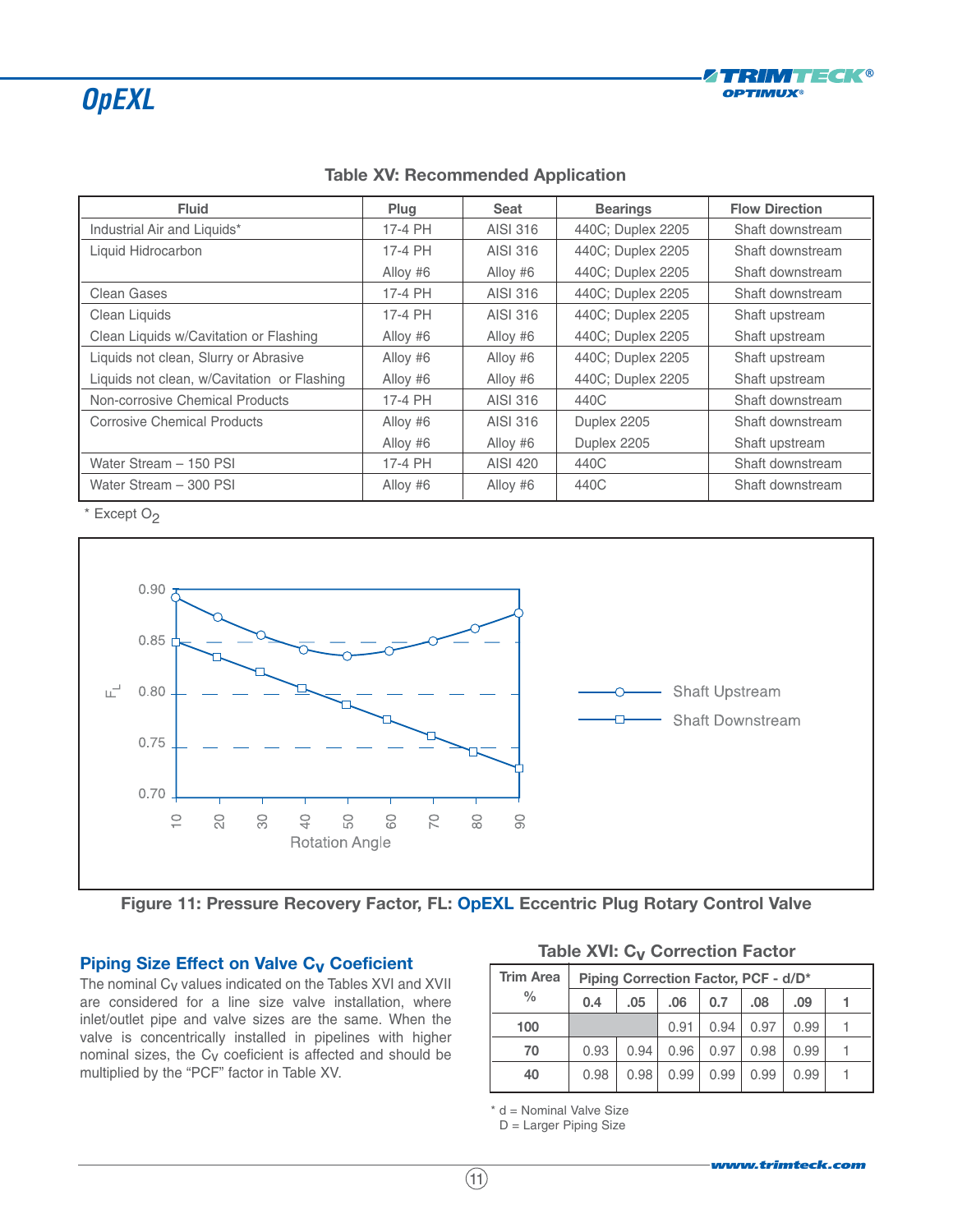## **OpEXL** Flow Coefficient: C<sub>V</sub>





**Figure 12: Shaft Downstream**

**Figure 13: Shaft Upstream**

| <b>Trim Area</b> | <b>Opening</b> |                |      | <b>Valve Nominal Size (Inch)</b> |             |              |             |              |      |              |      |  |  |
|------------------|----------------|----------------|------|----------------------------------|-------------|--------------|-------------|--------------|------|--------------|------|--|--|
| $\frac{0}{0}$    | Angle          |                |      |                                  | 1.5         |              | 2           |              | 3    | 4            |      |  |  |
|                  |                | <b>Metal</b>   | Soft | <b>Metal</b>                     | <b>Soft</b> | <b>Metal</b> | <b>Soft</b> | <b>Metal</b> | Soft | <b>Metal</b> | Soft |  |  |
|                  | 90             | 18             | 10   | 47                               | 39          | 80           | 17          | 245          | 245  | 408          | 408  |  |  |
|                  | 80             | 17.7           | 9.8  | 44                               | 37          | 78           | 69          | 224          | 224  | 380          | 380  |  |  |
|                  | 70             | 17.4           | 9.7  | 40                               | 33          | 64           | 57          | 186          | 186  | 309          | 309  |  |  |
|                  | 60             | 15.9           | 8.8  | 34                               | 28          | 53           | 47          | 150          | 150  | 245          | 245  |  |  |
| 100              | 50             | 13.3           | 7.4  | 29                               | 24          | 43           | 38          | 126          | 126  | 207          | 207  |  |  |
|                  | 40             | 10.4           | 5.8  | 22                               | 18          | 35           | 31          | 99           | 99   | 162          | 162  |  |  |
|                  | 30             | 7.6            | 4.2  | 16                               | 13          | 26           | 23          | 73           | 73   | 118          | 118  |  |  |
|                  | 20             | 4.2            | 2.4  | 9.2                              | 7.6         | 15           | 13          | 41           | 41   | 66           | 66   |  |  |
|                  | 10             | 2.1            | 1.2  | 4.5                              | 3.7         | 5            | 4           | 21           | 21   | 33           | 33   |  |  |
| 70               | 90             | 13             | 7    | 33                               | 33          | 53           | 53          | 182          | 182  | 269          | 269  |  |  |
| 40               | 90             | $\overline{ }$ | 6    | 19                               | 19          | 32           | 32          | 104          | 104  | 170          | 170  |  |  |

#### **Table XVIII: Maximum Flow Capacity (Cv) - Shaft Upstream**

| <b>Trim Area</b> | Opening |              |      |              |      |              | <b>Valve Nominal Size (Inch)</b> |              |      |              |             |
|------------------|---------|--------------|------|--------------|------|--------------|----------------------------------|--------------|------|--------------|-------------|
| $\frac{0}{0}$    | Angle   |              |      |              | 1.5  |              | $\overline{2}$                   |              | 3    | 4            |             |
|                  |         | <b>Metal</b> | Soft | <b>Metal</b> | Soft | <b>Metal</b> | <b>Soft</b>                      | <b>Metal</b> | Soft | <b>Metal</b> | <b>Soft</b> |
|                  | 90      | 21           | 12   | 50           | 40   | 78           | 69                               | 218          | 218  | 305          | 305         |
|                  | 80      | 20.6         | 11.8 | 48           | 38   | 74           | 65                               | 198          | 198  | 295          | 295         |
|                  | 70      | 19.5         | 11.1 | 44           | 35   | 66           | 58                               | 170          | 170  | 263          | 263         |
|                  | 60      | 17.7         | 10.1 | 40           | 32   | 55           | 49                               | 142          | 142  | 225          | 225         |
| 100              | 50      | 15.7         | 9.0  | 33           | 26   | 45           | 40                               | 115          | 115  | 183          | 183         |
|                  | 40      | 12.5         | 7.1  | 26           | 21   | 36           | 23                               | 92           | 92   | 146          | 146         |
|                  | 30      | 9.1          | 5.2  | 19           | 15   | 26           | 17                               | 67           | 67   | 106          | 106         |
|                  | 20      | 5.4          | 3.1  | 11.5         | 9.2  | 15           | 13                               | 40           | 40   | 63           | 63          |
|                  | 10      | 2.0          | 1.1  | 4.2          | 3.4  | 4.7          | 4.2                              | 15           | 15   | 23           | 23          |
| 70               | 90      | 15           | 8    | 35           | 35   | 55           | 55                               | 167          | 167  | 223          | 223         |
| 40               | 90      | 8            | 6    | 20           | 20   | 31           | 31                               | 68           | 68   | 150          | 150         |

**OpEXL Eccentric Plug Rotary Control Valves**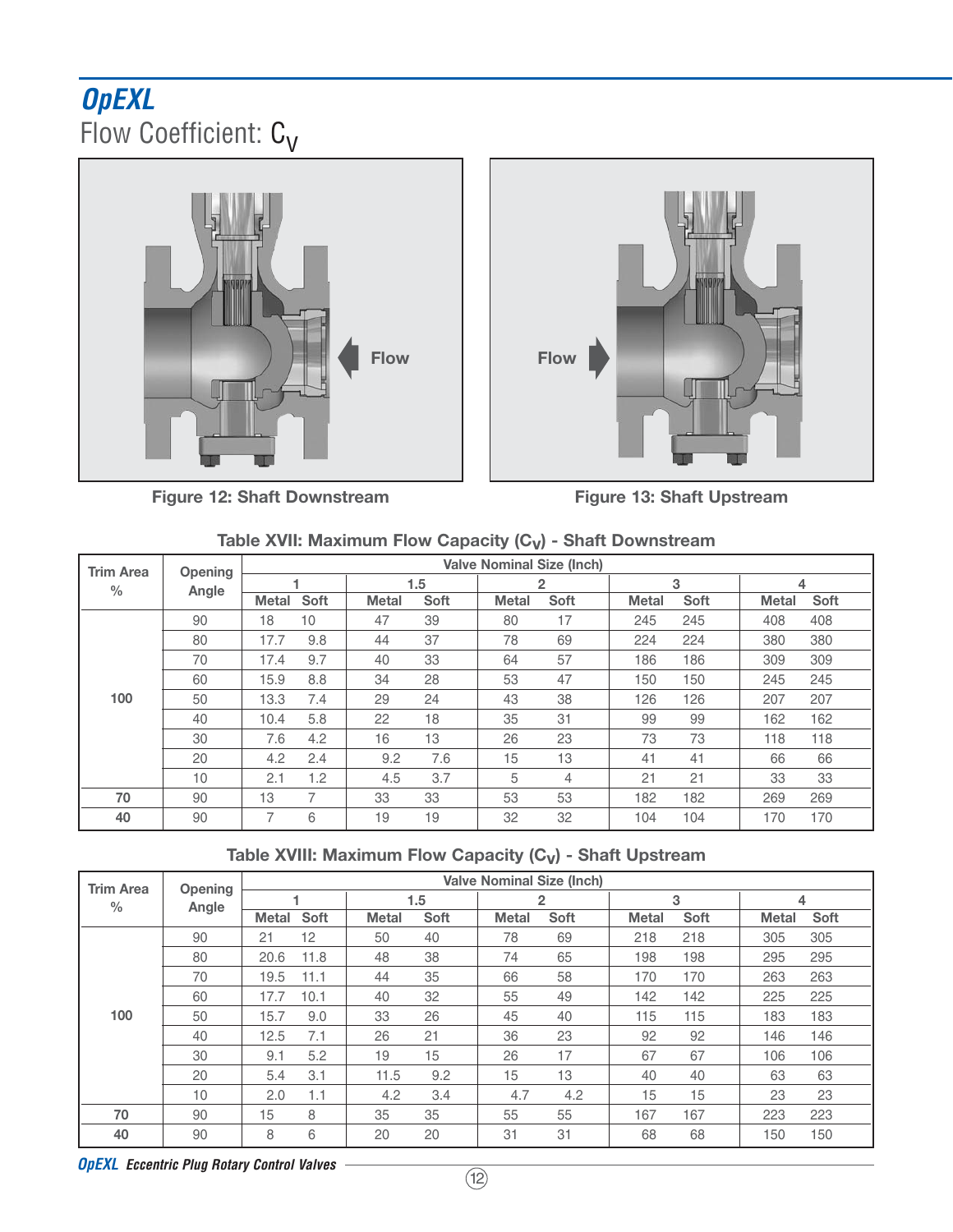

## **OpEXL** Actuator Sub-assembly Dimensions



| Actuatorl   | Dimensions (inches / mm) |         |            |     |     |     |     |    |     |     |     |    |     |     |
|-------------|--------------------------|---------|------------|-----|-----|-----|-----|----|-----|-----|-----|----|-----|-----|
| <b>Size</b> |                          | Е       |            | F   |     | G   |     | н  |     |     | κ   |    | ٧   |     |
|             | in.                      | mm      | in.        | mm  | in. | mm  | in. | mm | in. | mm  | in. | mm | in. | mm  |
| 25          |                          | 6.01152 | $13.1$ 334 |     | 4.6 | 116 | 1.1 | 29 | 6.8 | 174 | 2.9 | 74 | 7.7 | 196 |
| 25 EF       |                          | 9.3 236 | $17.4$ 441 |     | 4.6 | 116 | 1.1 | 29 | 6.8 | 174 | 2.9 | 74 | 7.7 | 196 |
| 50          |                          | 8.01203 | 18.1       | 461 | 5.6 | 144 | 2.0 | 51 | 6.8 | 174 | 3.8 | 96 | 7.7 | 196 |
| 50 EF       | 9.8                      | 249     | 24.0       | 609 | 5.6 | 144 | 2.0 | 51 | 6.8 | 174 | 3.8 | 96 | 7.7 | 196 |

**Fig. 14: RA Series Actuator with HPP3500 Positioner**



| Actuatorl   | Dimensions (inches / mm) |     |     |                      |     |    |     |           |     |                         |     |    |     |    |     |             |
|-------------|--------------------------|-----|-----|----------------------|-----|----|-----|-----------|-----|-------------------------|-----|----|-----|----|-----|-------------|
| <b>Size</b> | F                        |     | G   |                      | н   |    |     |           | κ   |                         | U   |    | x   |    | z   |             |
|             | in.                      | lmm | in. | mm                   | in. | mm | in. | mm        | in. | mm                      | in. | mm | in. | mm | in. | mm          |
| 25          |                          |     |     | 13.1 334 8.9 226 1.1 |     | 29 |     | $6.8$ 174 |     | $9.2$   233   2.6       |     | 67 | 3.3 | 83 |     | $9.0$   228 |
| 25 EF       |                          |     |     | 17.4 441 8.9 226 1.1 |     | 29 |     |           |     | 6.8 174   9.2 233   2.6 |     | 67 | 3.3 | 83 |     | 9.01228     |
| 50          | 18.1                     |     |     | 461 9.4 238          | 2.0 | 51 |     |           |     | 6.8 174 10.1 256 3.4    |     | 86 | 3.3 | 83 |     | 12.0 305    |
| 50 EF       |                          |     |     | 24.0 609 9.4 238 2.0 |     | 51 |     |           |     | 6.8 174 10.1 256 3.4    |     | 86 | 3.3 | 83 |     | 12.0 305    |

**Fig. 15: RA Series Actuator w/ Handwheel & HPP3000 Positioner**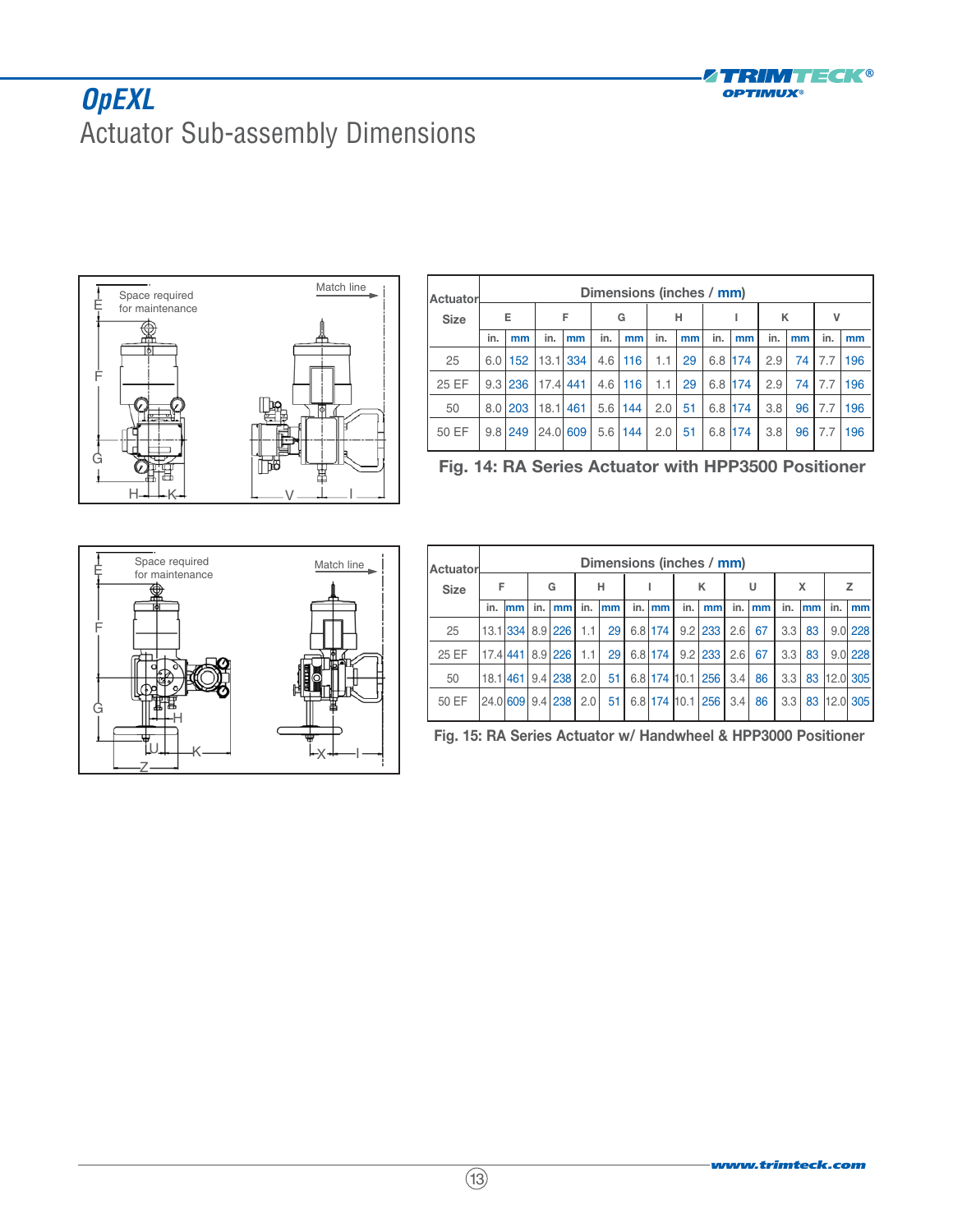## **OpEXL** Body Sub-Assembly Dimensions





**Fig. 16: OpEXL Body Sub-assembly**

|                   |     | <b>Valve Size (Inches)</b> |     |     |                |             |                |  |  |  |  |
|-------------------|-----|----------------------------|-----|-----|----------------|-------------|----------------|--|--|--|--|
| <b>Dimensions</b> |     |                            | 1   | 1.5 | $\overline{2}$ | $\mathsf 3$ | $\overline{4}$ |  |  |  |  |
| A                 | 150 | in.                        | 4.0 | 4.5 | 4.9            | 6.5         | 7.6            |  |  |  |  |
|                   |     | mm                         | 102 | 114 | 124            | 165         | 194            |  |  |  |  |
|                   | 300 | in.                        | 4.0 | 4.5 | 4.9            | 6.5         | 7.6            |  |  |  |  |
|                   |     | mm                         | 102 | 114 | 124            | 165         | 194            |  |  |  |  |
| $\, {\bf B}$      | 150 | in.                        | 2.7 | 2.8 | 2.9            | 4.0         | 4.2            |  |  |  |  |
|                   |     | mm                         | 69  | 71  | 74             | 102         | 107            |  |  |  |  |
|                   | 300 | in.                        | 2.7 | 2.8 | 2.9            | 4.0         | 4.2            |  |  |  |  |
|                   |     | mm                         | 69  | 71  | 74             | 102         | 107            |  |  |  |  |
| $\mathbf C$       | 150 | in.                        | 8.7 | 9.8 | 9.8            | 12.0        | 12.2           |  |  |  |  |
|                   |     | mm                         | 222 | 248 | 250            | 304         | 309            |  |  |  |  |
|                   | 300 | in.                        | 8.7 | 9.8 | 9.8            | 12.0        | 12.2           |  |  |  |  |
|                   |     | mm                         | 222 | 248 | 250            | 304         | 309            |  |  |  |  |